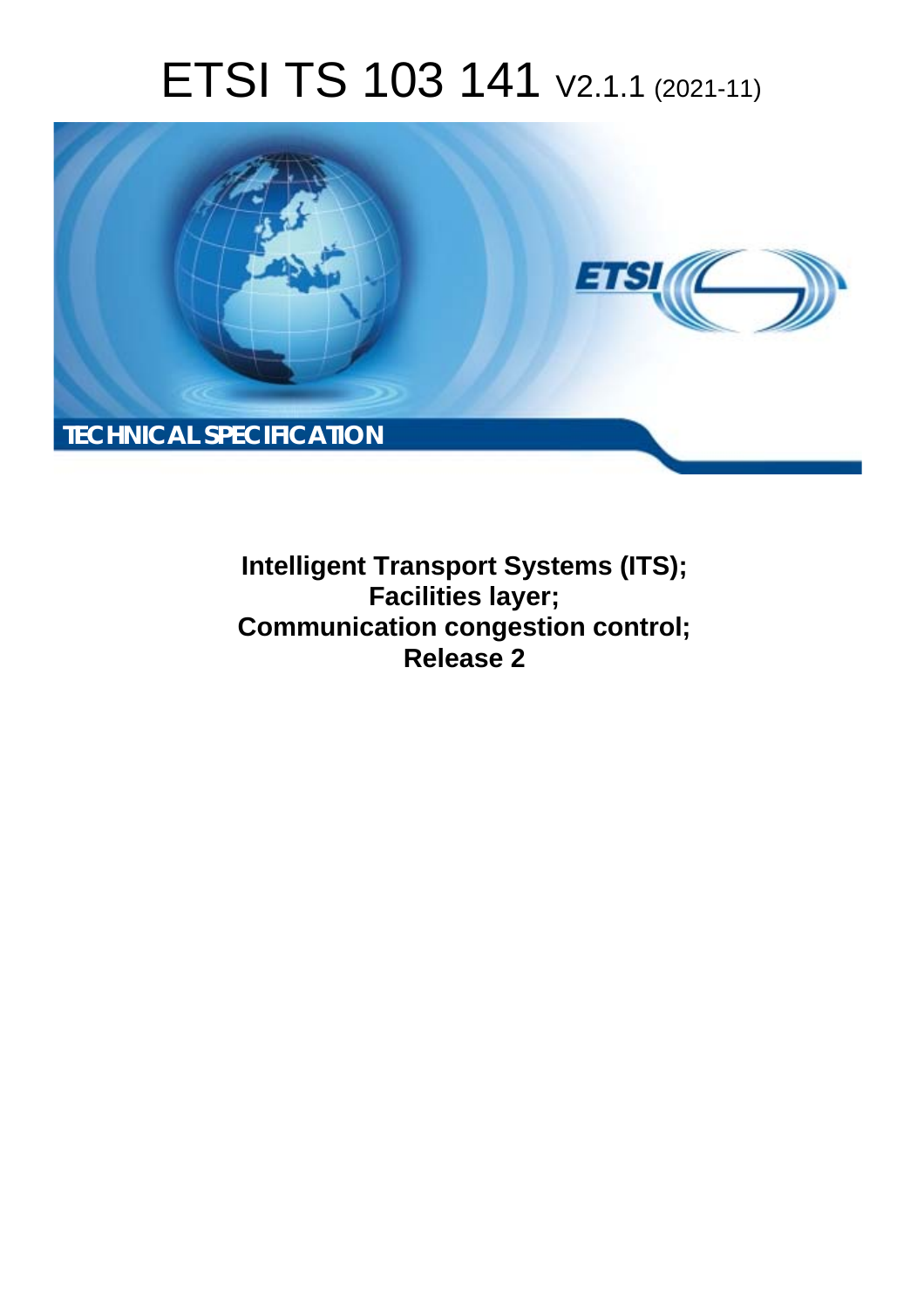Reference

DTS/ITS-0010021

Keywords

application, ITS

#### *ETSI*

650 Route des Lucioles F-06921 Sophia Antipolis Cedex - FRANCE

Tel.: +33 4 92 94 42 00 Fax: +33 4 93 65 47 16

Siret N° 348 623 562 00017 - APE 7112B Association à but non lucratif enregistrée à la Sous-Préfecture de Grasse (06) N° w061004871

#### *Important notice*

The present document can be downloaded from: <http://www.etsi.org/standards-search>

The present document may be made available in electronic versions and/or in print. The content of any electronic and/or print versions of the present document shall not be modified without the prior written authorization of ETSI. In case of any existing or perceived difference in contents between such versions and/or in print, the prevailing version of an ETSI deliverable is the one made publicly available in PDF format at [www.etsi.org/deliver](http://www.etsi.org/deliver).

Users of the present document should be aware that the document may be subject to revision or change of status. Information on the current status of this and other ETSI documents is available at <https://portal.etsi.org/TB/ETSIDeliverableStatus.aspx>

If you find errors in the present document, please send your comment to one of the following services: <https://portal.etsi.org/People/CommiteeSupportStaff.aspx>

#### *Notice of disclaimer & limitation of liability*

The information provided in the present deliverable is directed solely to professionals who have the appropriate degree of experience to understand and interpret its content in accordance with generally accepted engineering or other professional standard and applicable regulations.

No recommendation as to products and services or vendors is made or should be implied.

No representation or warranty is made that this deliverable is technically accurate or sufficient or conforms to any law and/or governmental rule and/or regulation and further, no representation or warranty is made of merchantability or fitness for any particular purpose or against infringement of intellectual property rights.

In no event shall ETSI be held liable for loss of profits or any other incidental or consequential damages.

Any software contained in this deliverable is provided "AS IS" with no warranties, express or implied, including but not limited to, the warranties of merchantability, fitness for a particular purpose and non-infringement of intellectual property rights and ETSI shall not be held liable in any event for any damages whatsoever (including, without limitation, damages for loss of profits, business interruption, loss of information, or any other pecuniary loss) arising out of or related to the use of or inability to use the software.

#### *Copyright Notification*

No part may be reproduced or utilized in any form or by any means, electronic or mechanical, including photocopying and microfilm except as authorized by written permission of ETSI. The content of the PDF version shall not be modified without the written authorization of ETSI.

The copyright and the foregoing restriction extend to reproduction in all media.

© ETSI 2021. All rights reserved.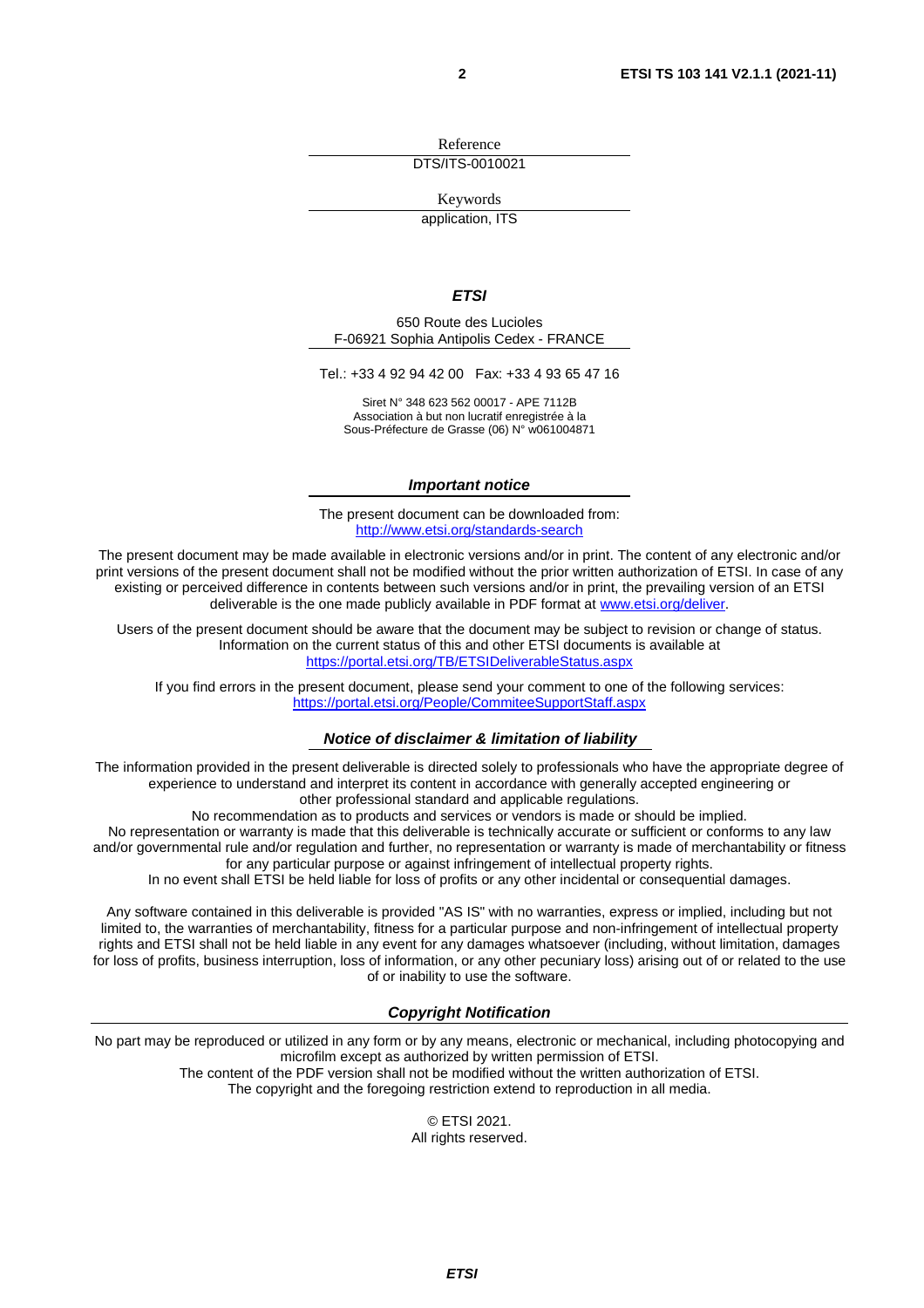## Contents

| 1                                                                                                                                                    |                                                                                            |  |
|------------------------------------------------------------------------------------------------------------------------------------------------------|--------------------------------------------------------------------------------------------|--|
| 2<br>2.1<br>2.2                                                                                                                                      |                                                                                            |  |
| 3<br>3.1<br>3.2<br>3.3                                                                                                                               |                                                                                            |  |
| 4<br>4.1                                                                                                                                             |                                                                                            |  |
| 5                                                                                                                                                    |                                                                                            |  |
| 6<br>6.1<br>6.2<br>6.2.1<br>6.2.1.1<br>6.2.1.2<br>6.2.2<br>6.2.2.1<br>6.2.2.2<br>6.2.3<br>6.2.3.1<br>6.2.3.2<br>6.2.4<br>6.2.4.1<br>6.2.4.2<br>6.2.5 |                                                                                            |  |
|                                                                                                                                                      | <b>Annex A (informative):</b>                                                              |  |
| A.1                                                                                                                                                  |                                                                                            |  |
| A.2                                                                                                                                                  |                                                                                            |  |
| A.3                                                                                                                                                  |                                                                                            |  |
|                                                                                                                                                      | Transmission Demand and Deficit based DCC_FAC algorithm16<br><b>Annex B</b> (informative): |  |
| B.1                                                                                                                                                  |                                                                                            |  |
| B.2                                                                                                                                                  |                                                                                            |  |
| B.3                                                                                                                                                  |                                                                                            |  |
|                                                                                                                                                      |                                                                                            |  |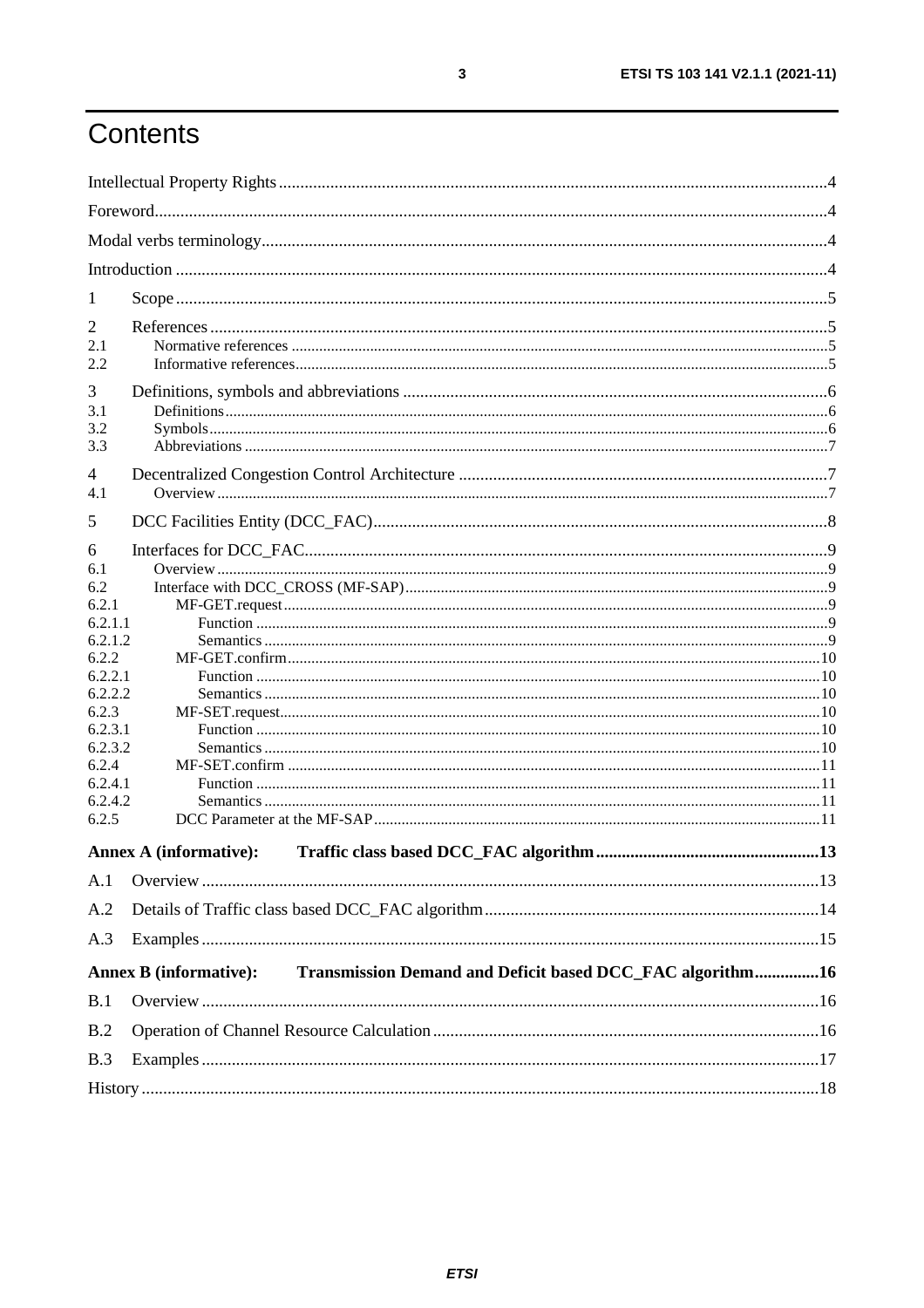## <span id="page-3-0"></span>Intellectual Property Rights

#### Essential patents

IPRs essential or potentially essential to normative deliverables may have been declared to ETSI. The declarations pertaining to these essential IPRs, if any, are publicly available for **ETSI members and non-members**, and can be found in ETSI SR 000 314: *"Intellectual Property Rights (IPRs); Essential, or potentially Essential, IPRs notified to ETSI in respect of ETSI standards"*, which is available from the ETSI Secretariat. Latest updates are available on the ETSI Web server [\(https://ipr.etsi.org/](https://ipr.etsi.org/)).

Pursuant to the ETSI Directives including the ETSI IPR Policy, no investigation regarding the essentiality of IPRs, including IPR searches, has been carried out by ETSI. No guarantee can be given as to the existence of other IPRs not referenced in ETSI SR 000 314 (or the updates on the ETSI Web server) which are, or may be, or may become, essential to the present document.

#### **Trademarks**

The present document may include trademarks and/or tradenames which are asserted and/or registered by their owners. ETSI claims no ownership of these except for any which are indicated as being the property of ETSI, and conveys no right to use or reproduce any trademark and/or tradename. Mention of those trademarks in the present document does not constitute an endorsement by ETSI of products, services or organizations associated with those trademarks.

**DECT™**, **PLUGTESTS™**, **UMTS™** and the ETSI logo are trademarks of ETSI registered for the benefit of its Members. **3GPP™** and **LTE™** are trademarks of ETSI registered for the benefit of its Members and of the 3GPP Organizational Partners. **oneM2M™** logo is a trademark of ETSI registered for the benefit of its Members and of the oneM2M Partners. **GSM**® and the GSM logo are trademarks registered and owned by the GSM Association.

## Foreword

This Technical Specification (TS) has been produced by ETSI Technical Committee Intelligent Transport Systems (ITS).

## Modal verbs terminology

In the present document "**shall**", "**shall not**", "**should**", "**should not**", "**may**", "**need not**", "**will**", "**will not**", "**can**" and "**cannot**" are to be interpreted as described in clause 3.2 of the [ETSI Drafting Rules](https://portal.etsi.org/Services/editHelp!/Howtostart/ETSIDraftingRules.aspx) (Verbal forms for the expression of provisions).

"**must**" and "**must not**" are **NOT** allowed in ETSI deliverables except when used in direct citation.

## Introduction

The aim of the Decentralized Congestion Control (DCC) is to adapt the transmit parameters of the ITS station operating the ITS-G5 technology to the radio channel conditions, in order to maximize the probability of a successful reception at intended receivers.

The DCC aims to provide channel resources among neighbouring ITS-S according to their needs. The Facilities Layer DCC Entity determines priorities between different messages and informs DCC\_CROSS about the available resources to control the channel load generated by each application.

In case of a road traffic emergency the ITS-S may still transmit a burst of messages during a short period of time to maintain a safe road traffic environment, even during a high network utilization period, where every ITS-S has very few resources (e.g. CAM period at 1 Hz or 2 Hz). However, this exception occurs rarely and the messages transmitted for this purpose are only those of uttermost importance.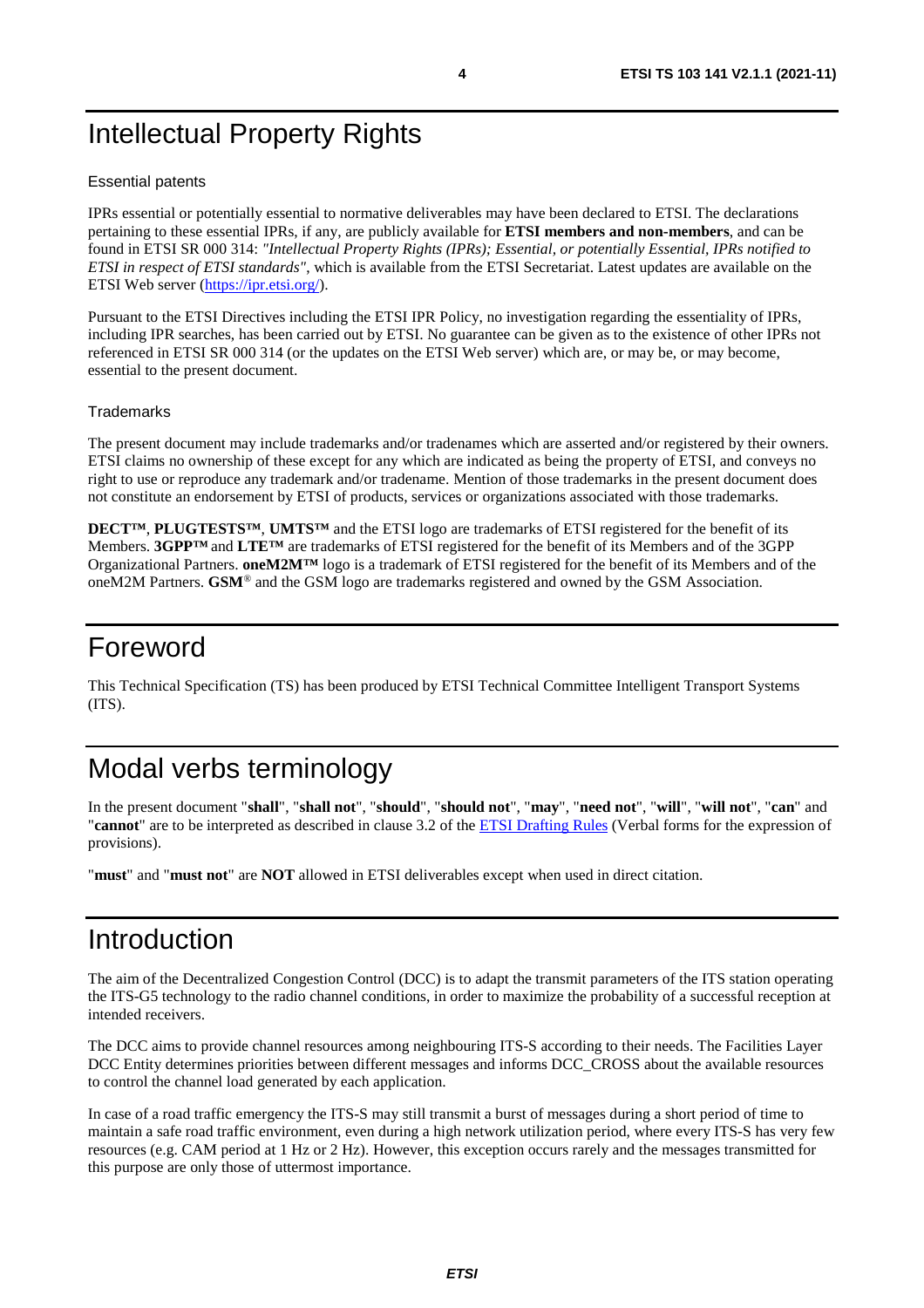## <span id="page-4-0"></span>1 Scope

The present document specifies the Facilities Layer DCC Entity of the DCC mechanism for ITS-S using the ITS-G5 technology, taking into account the available channel resources of the ITS-S from the cross-layer DCC entity and the message generation requirements from applications and services. The functional behaviour and the interfaces of the Facilities Layer DCC Entity to the DCC\_CROSS component are specified as well. The present document does not address Multi-Channel Operation.

## 2 References

### 2.1 Normative references

References are either specific (identified by date of publication and/or edition number or version number) or non-specific. For specific references, only the cited version applies. For non-specific references, the latest version of the referenced document (including any amendments) applies.

Referenced documents which are not found to be publicly available in the expected location might be found at <https://docbox.etsi.org/Reference>.

NOTE: While any hyperlinks included in this clause were valid at the time of publication, ETSI cannot guarantee their long term validity.

The following referenced documents are necessary for the application of the present document.

| $\lceil 1 \rceil$ | ETSI TS 102 636-4-2: "Intelligent Transport Systems (ITS); Vehicular Communications;<br>GeoNetworking; Part 4: Geographical addressing and forwarding for point-to-point and point-to-<br>multipoint communications; Sub-part 2: Media-dependent functionalities for ITS-G5". |
|-------------------|-------------------------------------------------------------------------------------------------------------------------------------------------------------------------------------------------------------------------------------------------------------------------------|
| $\lceil 2 \rceil$ | ETSI TS 103 175: "Intelligent Transport Systems (ITS); Cross Layer DCC Management Entity for<br>operation in the ITS G5A and ITS G5B medium".                                                                                                                                 |
| $\lceil 3 \rceil$ | ETSI TS 102 723-1: "Intelligent Transport Systems (ITS); OSI cross-layer topics; Part 1:<br>Architecture and addressing schemes".                                                                                                                                             |

### 2.2 Informative references

References are either specific (identified by date of publication and/or edition number or version number) or non-specific. For specific references, only the cited version applies. For non-specific references, the latest version of the referenced document (including any amendments) applies.

NOTE: While any hyperlinks included in this clause were valid at the time of publication, ETSI cannot guarantee their long term validity.

The following referenced documents are not necessary for the application of the present document but they assist the user with regard to a particular subject area.

- [i.1] ETSI EN 302 665: "Intelligent Transport Systems (ITS); Communications; Architecture".
- [i.2] ETSI TS 102 687: "Intelligent Transport Systems (ITS); Decentralized Congestion Control Mechanisms for Intelligent Transport Systems operating in the 5 GHz range; Access layer part".
- [i.3] ETSI EN 302 663: "Intelligent Transport Systems (ITS); ITS-G5 Access layer specification for Intelligent Transport Systems operating in the 5 GHz frequency band".
- [i.4] ETSI TR 103 562: "Intelligent Transport Systems (ITS); Vehicular Communications; Basic Set of Applications; Analysis of the Collective Perception Service (CPS); Release 2".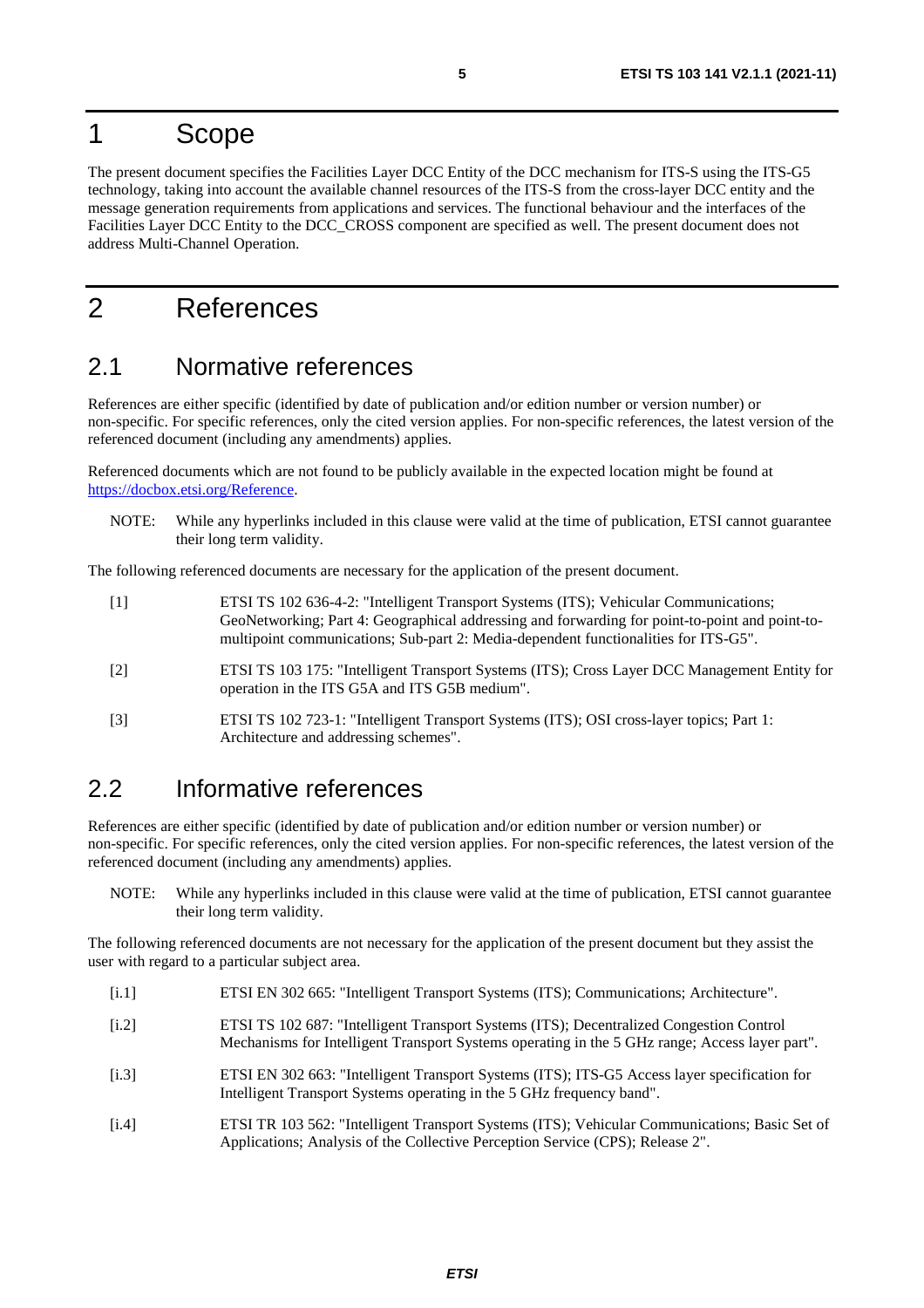## <span id="page-5-0"></span>3 Definitions, symbols and abbreviations

### 3.1 Definitions

For the purposes of the present document, the terms and definitions given in ETSI EN 302 665 [\[i.1](#page-4-0)], ETSI TS 103 175 [\[2](#page-4-0)] and the following apply:

**cross-layer DCC:** cooperation mechanisms based on components distributed over several layers of the protocol stack which jointly work together to fulfil the operational requirements of DCC

**decentralized congestion control:** set of mechanisms for ITS-S to maintain network stability, throughput efficiency and fair resource allocation to ITS-S using ITS-G5 access technology

**DCC\_ACC:** DCC component located at the access layer

**DCC\_CROSS:** DCC cross-layer component located in the management plane

**DCC\_CROSS\_Facilities:** function in the DCC\_CROSS entity that provides DCC control parameters to the facilities layer and to the applications

**DCC\_FAC:** DCC component located at the facilities layer

**DCC\_NET:** DCC component located in the networking & transport layer

**ITS application:** component of ITS applications layer

**ITS-G5:** access technology to be used in frequency bands dedicated for European Intelligent Transport Systems (ITS) as defined in ETSI EN 302 663 [\[i.3](#page-4-0)]

### 3.2 Symbols

For the purposes of the present document, the following symbols apply:

| $ARD_i$                              | average resource deficit for $TC_i$                                                                   |
|--------------------------------------|-------------------------------------------------------------------------------------------------------|
| $ACR_i$                              | maximum available channel resources for $TC_i$                                                        |
| $ACR_{ij}$                           | maximum available channel resources for application/service j and $TC_i$                              |
| $CBR_a$                              | available percentage of channel resources defined in ETSI TS 103 175 [2]                              |
| $\overline{CRE_{ii}}$                | estimated channel resource for application/service j and $TC_i$                                       |
| $CR_a$                               | available percentage of channel resources                                                             |
| $CR_i$                               | total estimated channel resources from all applications/services in $TC_i$                            |
| $GCR_i$                              | gross channel resource for $TC_i$                                                                     |
| $L_{ij}$                             | message length for application/service j and $TC_i$ (in the unit of octets)                           |
|                                      | average message length for application/service j and $TC_i$ (in the unit of octets)                   |
| $\frac{\overline{L_{ij}}}{L_{ij}^*}$ | previously estimated average message length for application/service j and $TC_i$ (in the unit of      |
|                                      | octets)                                                                                               |
| $NCR_i$                              | net channel resource for $TC_i$                                                                       |
| $PNR_i$                              | proportional net channel resource for $TC_i$                                                          |
| $R_{ij}$                             | data rate for application/service j and $TC_i$                                                        |
| $TC_i$                               | traffic class with index i                                                                            |
| $T_{off}$ ij                         | inter-message interval for application/service j and $TC_i$ (in the unit of seconds)                  |
| $T_{off}$ ij                         | average inter-message interval for application/service j and $TC_i$ (in the unit of seconds)          |
| $T_{off}$ min ij                     | proposed minimum inter-message interval for application/service j and $TC_i$ (in the unit of seconds) |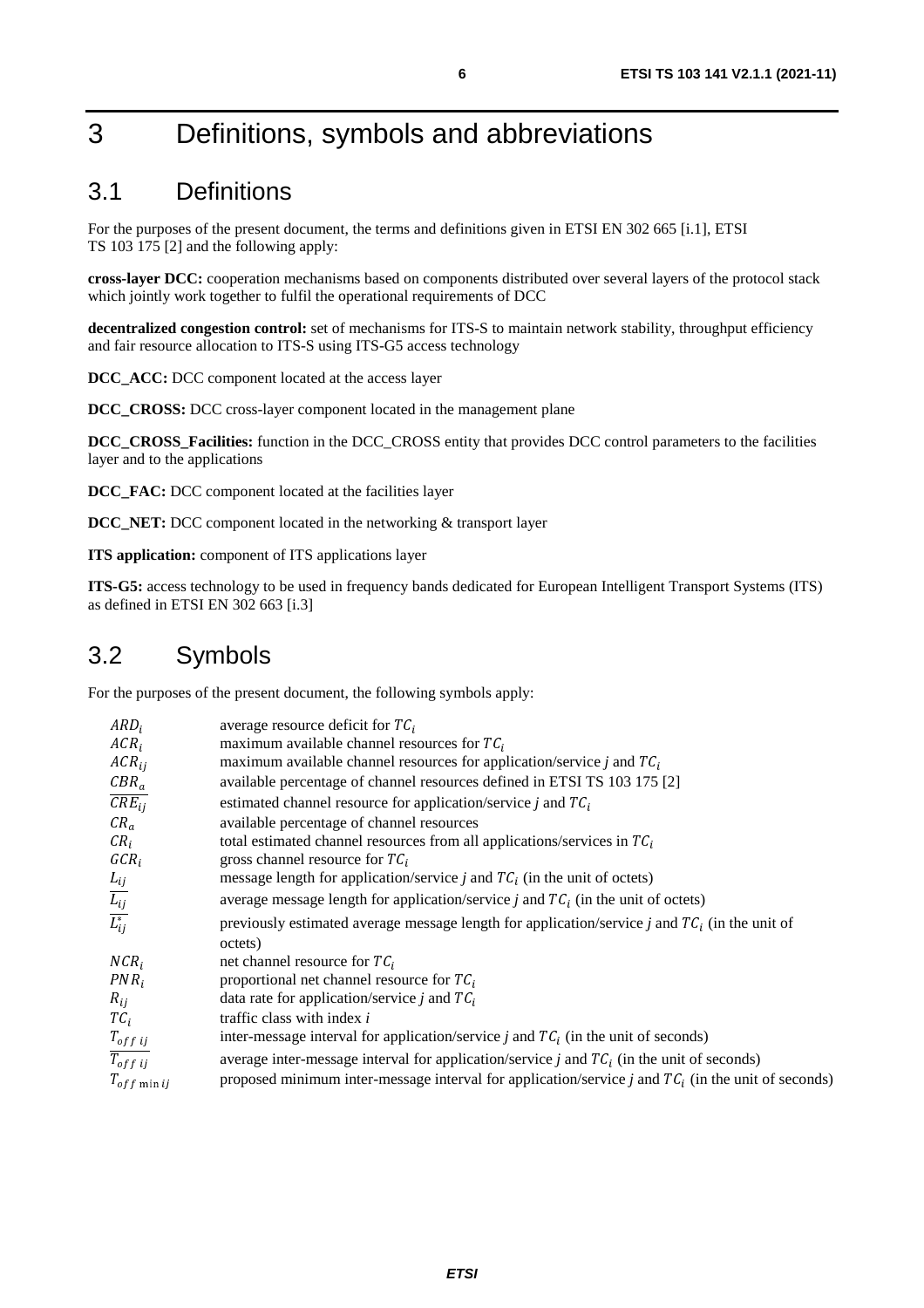## <span id="page-6-0"></span>3.3 Abbreviations

For the purposes of the present document, the following abbreviations apply:

| CA           | Cooperative Awareness                             |
|--------------|---------------------------------------------------|
| <b>CAM</b>   | <b>Cooperative Awareness Messages</b>             |
| <b>CPM</b>   | <b>Collective Perception Message</b>              |
| <b>DCC</b>   | <b>Decentralized Congestion Control</b>           |
| <b>DEN</b>   | Decentralized Environmental Notification          |
| <b>DENM</b>  | Decentralized Environmental Notification Message  |
| <b>ITS</b>   | <b>Intelligent Transport Systems</b>              |
| <b>ITS-S</b> | <b>ITS</b> Station                                |
| <b>MCM</b>   | <b>Maneuver Coordination Message</b>              |
| <b>MCS</b>   | Modulation and Coding Scheme                      |
| MF-SAP       | Management Facilities Service Access Point        |
| <b>OFDM</b>  | <b>Orthogonal Frequency Division Multiplexing</b> |
| ТC           | Traffic Class                                     |

## 4 Decentralized Congestion Control Architecture

### 4.1 Overview

ETSI EN 302 665 [\[i.1](#page-4-0)] provides the ITS reference architecture for an ITS-S and ETSI TS 103 175 [\[2](#page-4-0)] provides DCC architecture for ITS-G5 systems as shown in [Figure 1](#page-7-0). The present document provides details of the DCC\_FAC entity residing in the facilities layer for ITS-G5 systems.

The DCC functionality, including interfaces mapped to the ITS-S architecture, is shown in [Figure 1](#page-7-0). It is distributed between the following entities:

- DCC\_FAC located in the facilities layer is optional and specified in the present document;
- DCC\_NET located in the networking and transport layer as specified in ETSI TS 102 636-4-2 [\[1](#page-4-0)];
- DCC ACC located in the access layer as specified in ETSI TS 102 687 [\[i.2](#page-4-0)];
- DCC\_CROSS located in the management plane as specified in ETSI TS 103 175 [\[2](#page-4-0)].

The components are connected through the DCC interface 1 to interface 4 as shown in [Figure 1](#page-7-0). These interfaces are compliant with ETSI TS 102 723-1 [\[3](#page-4-0)].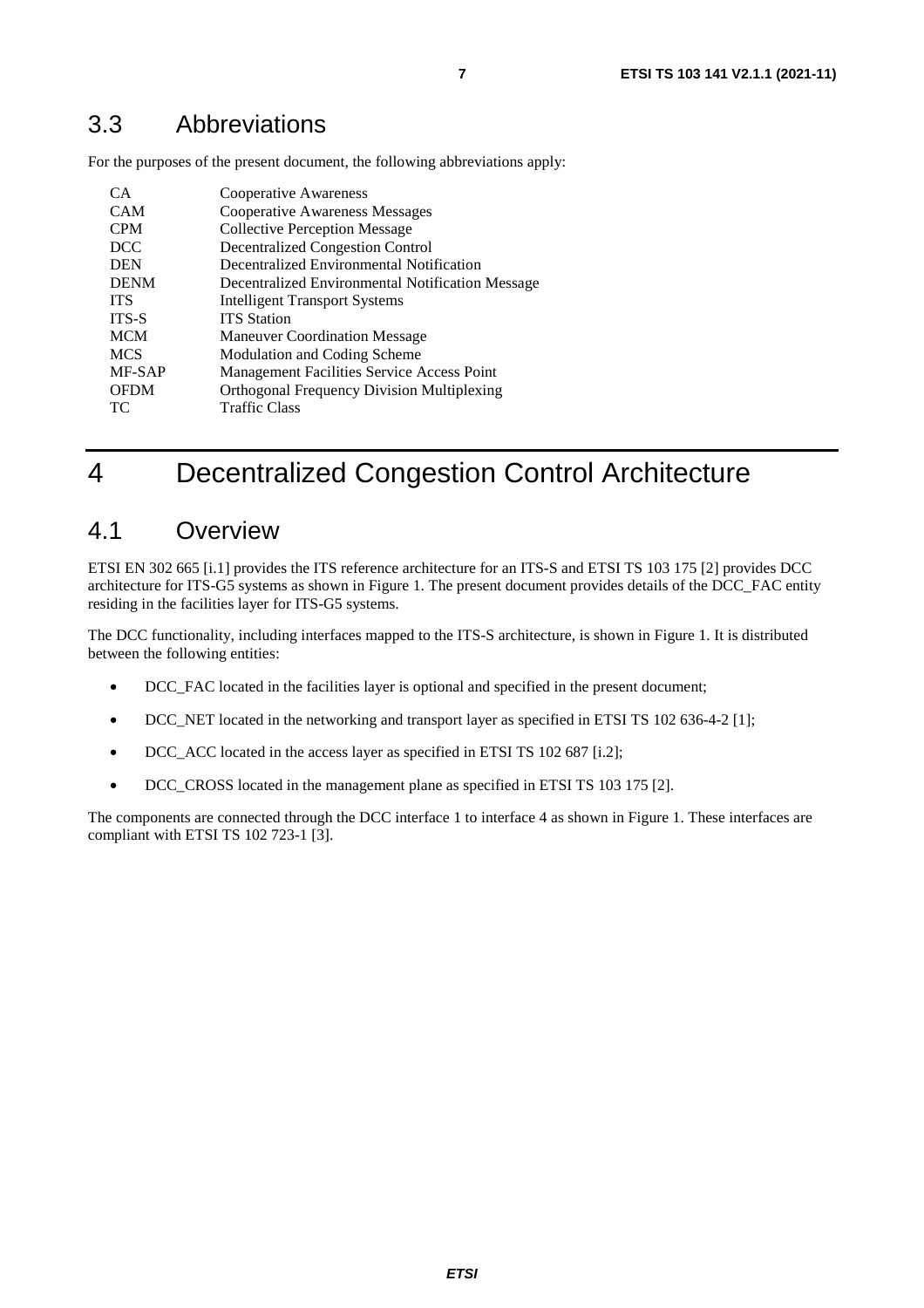<span id="page-7-0"></span>

**Figure 1: DCC Architecture** 

## 5 DCC Facilities Entity (DCC\_FAC)

The DCC<sub>FAC</sub> is a facilities layer entity that supports the control of the channel load generated by each application/service via DCC\_CROSS by considering the available channel resources of the ITS-S from the DCC\_CROSS and monitoring the message generation by applications/services. When the DCC\_FAC is supported, the functional requirements of DCC\_FAC are as follows:

DCC\_FAC shall provide an indication of the upper limit for the channel resource utilization, e.g. minimum of inter-message interval, maximum message size, available data rate according to MCS, etc., for each message generation per application/service.

NOTE 1: Only if the required channel resources are estimated to be higher than the available channel resources, i.e. *CBRa* defined in ETSI TS 103 175 [\[2](#page-4-0)], will DCC\_FAC have an influence on generated messages.

- DCC\_FAC shall not cause an ITS-S to underutilize the available channel resources.
- The channel load control for an ITS-S supported by DCC\_FAC should slightly overutilize the available channel resources.
- The channel resource utilization indicated by DCC\_FAC shall take the message priority based on the traffic class as defined in ETSI TS 102 636-4-2 [\[1](#page-4-0)] into account.

If the DCC\_FAC entity is supported, the DCC\_CROSS shall implement the DCC\_CROSS\_Facilities function as described in ETSI TS 103 175 [\[2](#page-4-0)] (see [Figure 2](#page-8-0)).

NOTE 2: Generated messages cannot be dropped by DCC\_FAC by design.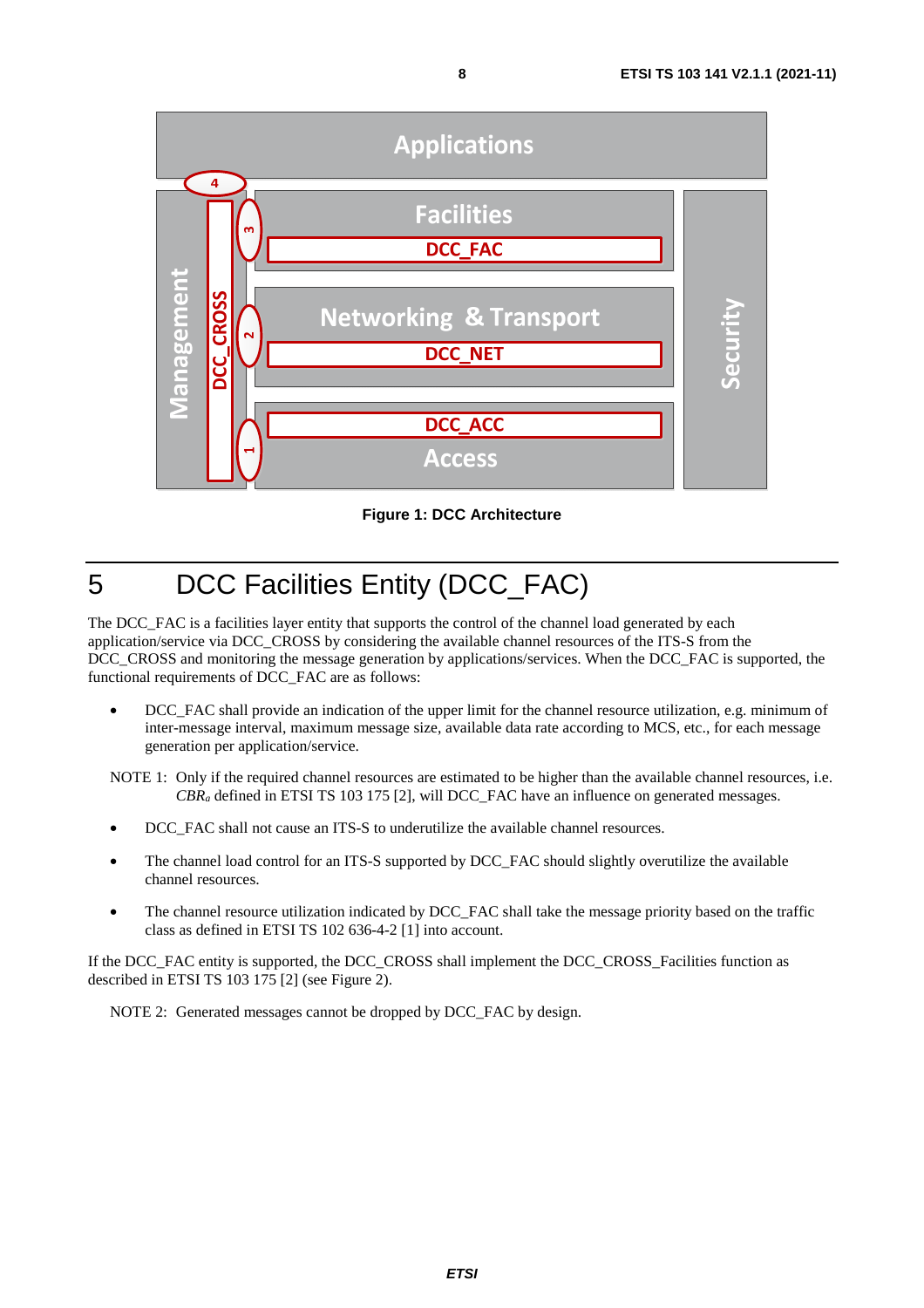<span id="page-8-0"></span>

**Figure 2: DCC\_FAC entity in the Facilities Layer** 

The detailed mechanism of DCC\_FAC entity is implementation specific. Possible mechanisms are described in [Annex A](#page-12-0) and [Annex B](#page-15-0).

## 6 Interfaces for DCC\_FAC

### 6.1 Overview

The DCC\_FAC entity shall support the interfaces illustrated in Figure 2. The primitive transferred over these interfaces shall be compliant with ETSI TS 102 723-1 [\[3](#page-4-0)].

## 6.2 Interface with DCC\_CROSS (MF-SAP)

### 6.2.1 MF-GET.request

### 6.2.1.1 Function

This primitive allows retrieving of a parameter in the management entity, as described in clause [5,](#page-7-0) and [Annex A](#page-12-0) and [Annex B](#page-15-0).

### 6.2.1.2 Semantics

The parameters of the management service primitive MF-GET.request shall be as follows:

MF-GET.request (

FAC-ID, CommandRef, Sequence of M-Param )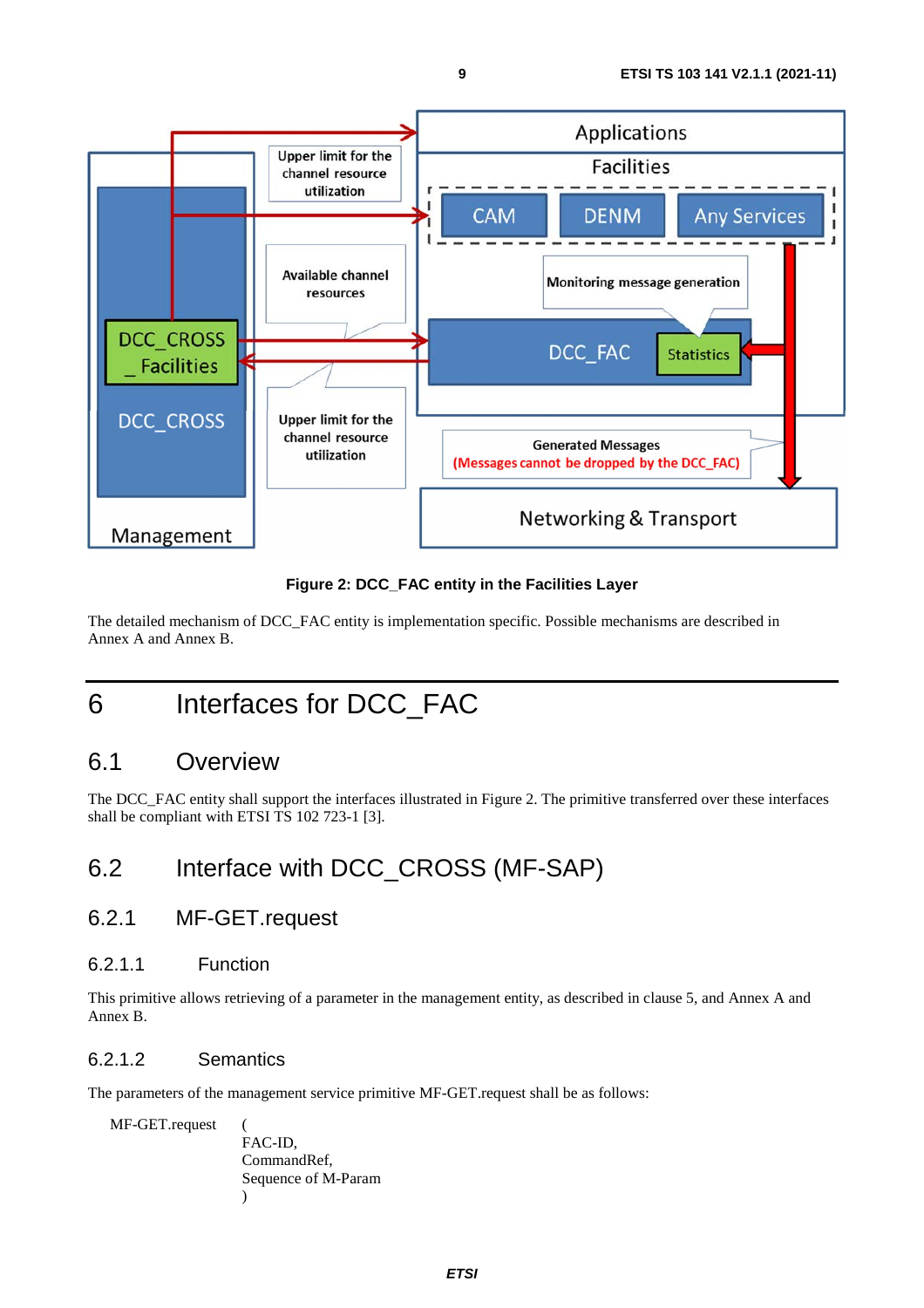<span id="page-9-0"></span>

| <b>Name</b>   | ASN.1 type     | Valid range           | <b>Description</b>                               |
|---------------|----------------|-----------------------|--------------------------------------------------|
| MN-ID         | <b>INTEGER</b> | Integer number        | Unique identifier of the<br>Management Interface |
| CommandRef    | <b>INTEGER</b> | Integer number        | Unique cyclic reference number<br>of request     |
|               | <b>INTEGER</b> | 0 to 255              | Number of subsequent M-Param<br><b>lelements</b> |
| M-Param.No    | <b>CHOICE</b>  | 0 to 255              | See Table 5                                      |
| M-Param.Value |                | Depends on M-Param.No |                                                  |

#### **Table 1: Parameters of the service primitive MF-GET.request**

### 6.2.2 MF-GET.confirm

### 6.2.2.1 Function

This primitive reports the result of a previous MF-GET.request.

### 6.2.2.2 Semantics

The parameters of the management service primitive MF-GET.confirm shall be as follows:

MF-GET.confirm (

FAC-ID, CommandRef, Sequence of Errors OPTIONAL  $\lambda$ 

#### **Table 2: Parameters of the service primitive MF-GET.confirm**

| <b>Name</b>       | ASN.1 type        | Valid range            | <b>Description</b>                  |
|-------------------|-------------------|------------------------|-------------------------------------|
| <b>IMN-ID</b>     | <b>INTEGER</b>    | Integer number         | Unique identifier of the Management |
|                   |                   |                        | Interface                           |
| <b>CommandRef</b> | <b>INTEGER</b>    | 0 to 255               | Unique cyclic reference number of   |
|                   |                   |                        | reauest                             |
|                   | <b>INTEGER</b>    | 0 to 255               | Number of subsequent Errors         |
|                   |                   |                        | <b>lelements</b>                    |
| Errors. M-paramNo | <b>INTEGER</b>    | See Table 5            | See Table 5                         |
| Errors.ErrStatus  | <b>ENUMERATED</b> | Specified in           | Indicates error status of request.  |
|                   |                   | ETSI TS 102 723-1 [3]. |                                     |

### 6.2.3 MF-SET.request

#### 6.2.3.1 Function

This primitive allows setting of a parameter in the management entity, as described in clause [5](#page-7-0), and [Annex A](#page-12-0) and [Annex B](#page-15-0).

### 6.2.3.2 Semantics

The parameters of the management service primitive MF-SET.request shall be as follows:

MI-SET.request (

MAC-ID, CommandRef, Sequence of M-Param )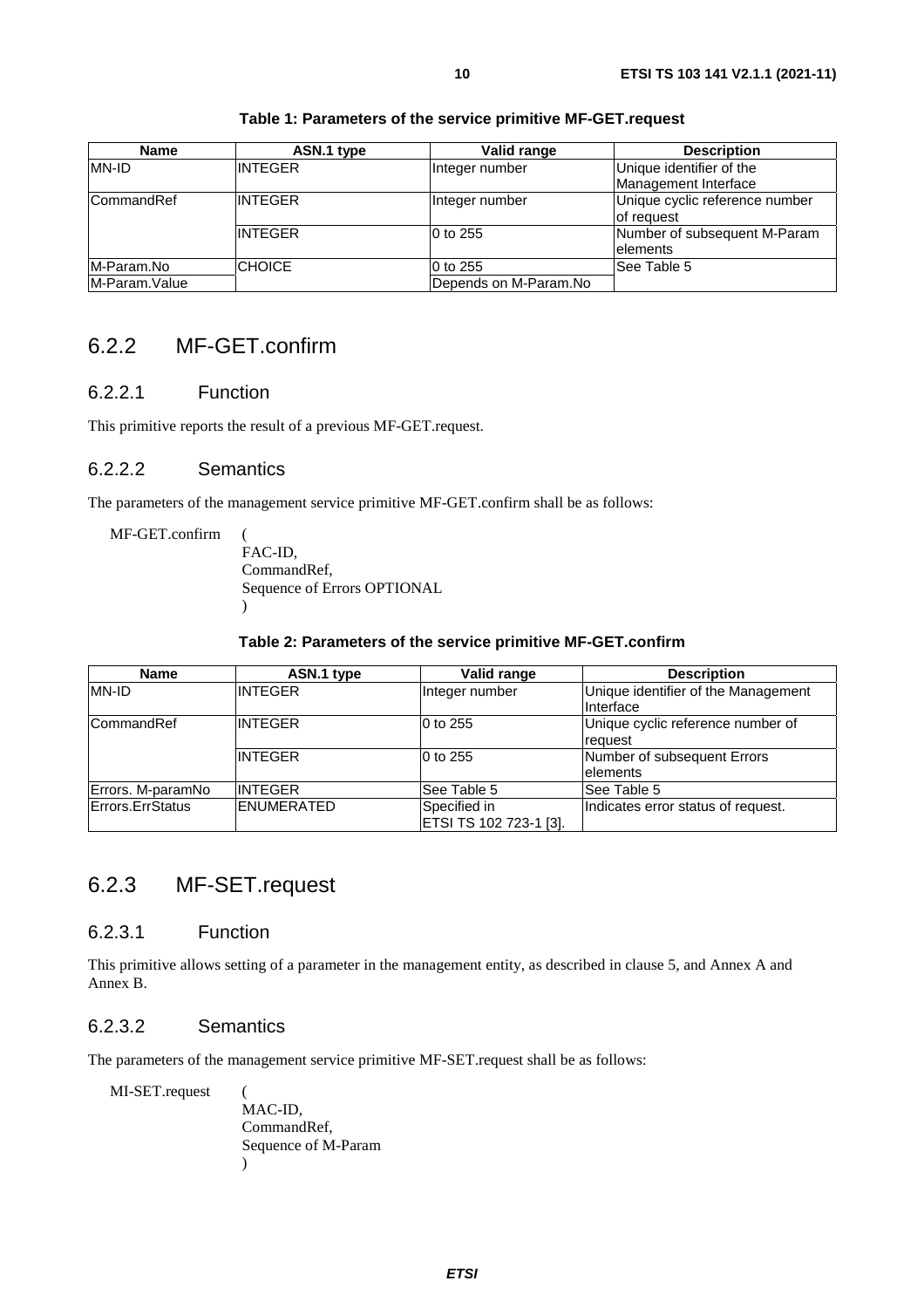<span id="page-10-0"></span>

| <b>Name</b>   | ASN.1 type     | Valid range           | <b>Description</b>                               |
|---------------|----------------|-----------------------|--------------------------------------------------|
| MN-ID         | <b>INTEGER</b> | Integer number        | Unique identifier of the<br>Management Interface |
| CommandRef    | <b>INTEGER</b> | Integer number        | Unique cyclic reference number<br>of request     |
|               | <b>INTEGER</b> | 0 to 255              | Number of subsequent M-Param<br><b>lelements</b> |
| M-Param.No    | <b>CHOICE</b>  | 0 to 255              | lSee Table 5                                     |
| M-Param.Value |                | Depends on M-Param.No |                                                  |

#### **Table 3: Parameters of the service primitive MF-SET.request**

### 6.2.4 MF-SET.confirm

### 6.2.4.1 Function

This primitive reports the result of a previous MF-SET.request.

### 6.2.4.2 Semantics

The parameters of the management service primitive MF-SET.confirm shall be as follows:

MF-SET.confirm (

MAC-ID, CommandRef, Sequence of Errors OPTIONAL  $\lambda$ 

#### **Table 4: Parameters of the service primitive MF-SET.confirm**

| <b>Name</b>        | ASN.1 type        | Valid range           | <b>Description</b>                  |
|--------------------|-------------------|-----------------------|-------------------------------------|
| <b>IMN-ID</b>      | INTEGER           | Integer number        | Unique identifier of the Management |
|                    |                   |                       | Interface                           |
| <b>ICommandRef</b> | <b>INTEGER</b>    | 10 to 255             | Unique cyclic reference number of   |
|                    |                   |                       | request                             |
|                    | INTEGER           | 10 to 255             | Number of subsequent Errors         |
|                    |                   |                       | <b>lelements</b>                    |
| Errors. M-paramNo  | <b>INTEGER</b>    | See Table 5           | See Table 5                         |
| Errors.ErrStatus   | <b>ENUMERATED</b> | Specified in          | Indicates error status of request   |
|                    |                   | ETSI TS 102 723-1 [3] |                                     |

### 6.2.5 DCC Parameter at the MF-SAP

#### **Table 5: List of M-Param for DCC interface at MF-SAP**

| M-Param.No | Name of M-Param                   | <b>Access</b> | Format                                                                        | <b>Description</b>                                                                              |
|------------|-----------------------------------|---------------|-------------------------------------------------------------------------------|-------------------------------------------------------------------------------------------------|
| 0          | Access Layer<br><b>Identifier</b> | W/R           | 1 octet<br>$0$ ITS-G5<br>(Other values are<br>reserved for future<br>updates) | Indicates the Intended access<br>layer technology for which the<br>DCC parameters are retrieved |
|            | Channel Number                    | W/R           | 1 octet.<br>Range from 1 to 7                                                 | Identifies the radio channel<br>Inumber for which the DCC<br>parameters are retrieved           |
| າ          | <b>MCS</b>                        | W/R           | 2 octets                                                                      | <b>IMCS</b> for which the DCC<br>parameters are retrieved                                       |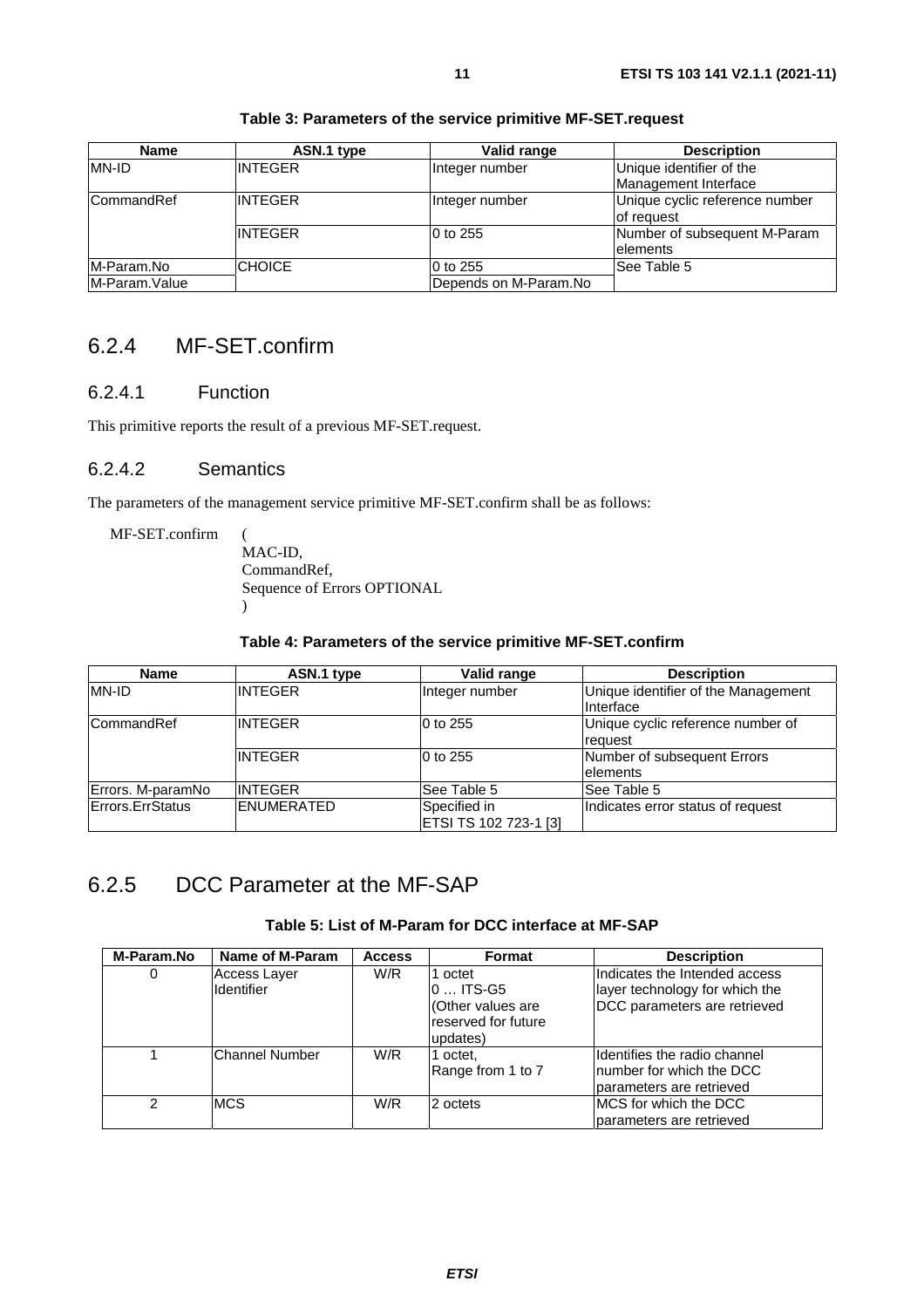| M-Param.No     | Name of M-Param                    | <b>Access</b> | <b>Format</b>                                                                                                  | <b>Description</b>                                                                                                                                                                                                                                   |  |
|----------------|------------------------------------|---------------|----------------------------------------------------------------------------------------------------------------|------------------------------------------------------------------------------------------------------------------------------------------------------------------------------------------------------------------------------------------------------|--|
| 3              | Available resources                | R.            | 2 octets, mapped to<br>reciprocal value of the<br>available percentage of<br>channel resources CR <sub>a</sub> | Available percentage of channel<br>resources CR <sub>a</sub> for the ITS-S on the<br>selected channel, provided by the<br>DCC algorithm in relation to the<br>total available channel resources<br>available to all ITS-S. See the<br>example below. |  |
| $\overline{4}$ | Application identifier             | W/R           |                                                                                                                | Locally unique application ID<br>corresponding to the application<br>index <i>i</i> for which the DCC<br>parameters are written.                                                                                                                     |  |
| 5              | ТC                                 | W/R           | 1 octet                                                                                                        | Traffic class corresponding to the<br>index <i>j</i> for which the DCC<br>parameters are written.                                                                                                                                                    |  |
| 6              | Average message<br>size            | W/R           | 1 octet, granularity is 1<br>OFDM symbol length $=$<br>$8 \mu s$                                               | Average message size $T_{onij}$ for<br>the application with index <i>i</i> and the<br>traffic class with index <i>i</i> .                                                                                                                            |  |
| 7              | Minimum inter-<br>message interval | W/R           | 2 octets, in ms                                                                                                | proposed minimum inter-message<br>interval $T_{off \min i j}$ for the<br>application/service with index <i>i</i> and<br>the traffic class with index j.                                                                                              |  |

EXAMPLE: For ITS-G5  $CR_a$  is the percentage of time the radio channel is idle in relation to the total averaging time. It is called *CBRa* in ETSI TS 103 175 [\[2](#page-4-0)].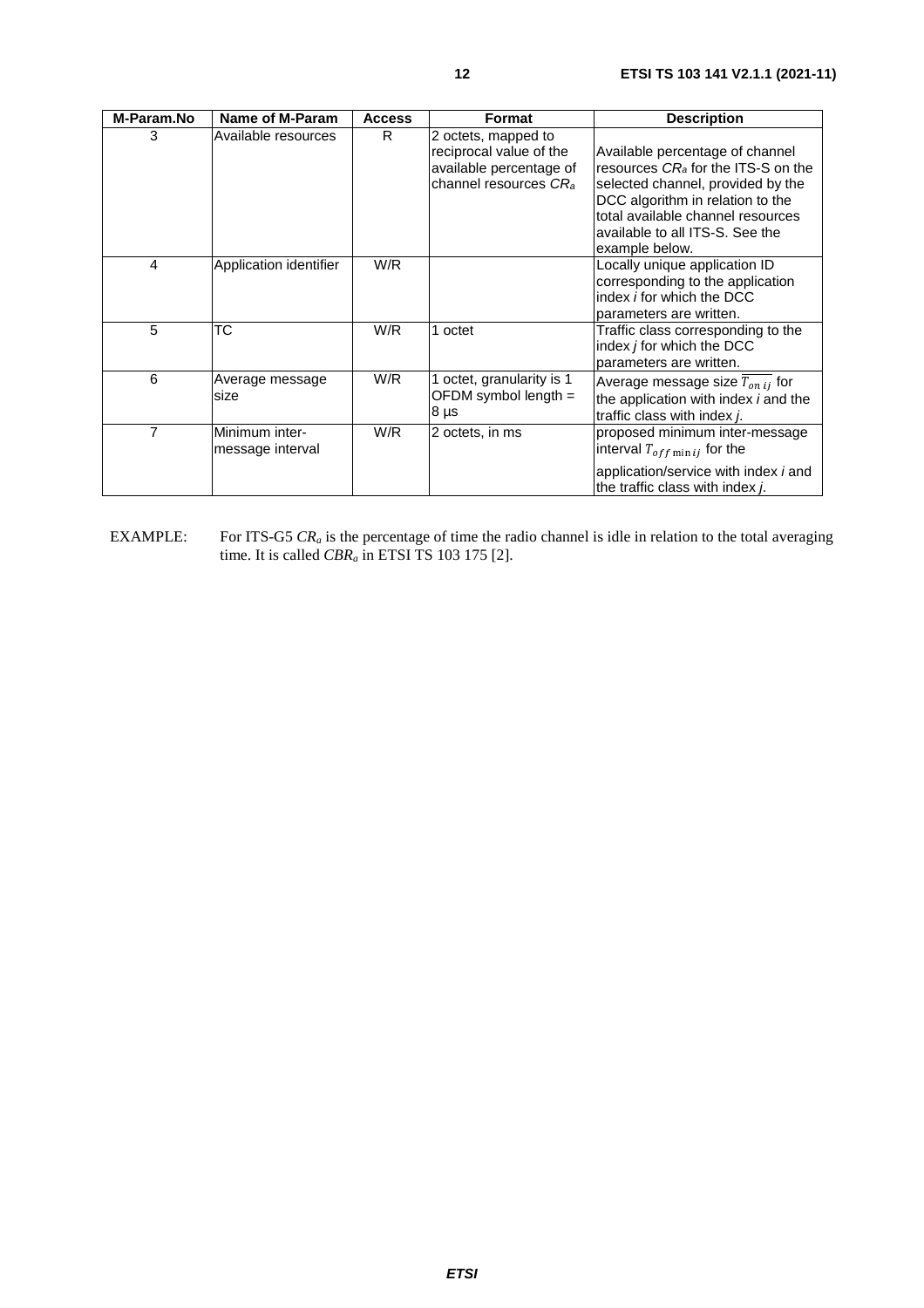## <span id="page-12-0"></span>Annex A (informative): Traffic class based DCC\_FAC algorithm

## A.1 Overview

The DCC\_FAC entity is illustrated in Figure A.1. Its purpose is to support controlling the channel load generated by each application/service at the generation time. The left part illustrates the DCC\_CROSS entity in the management plane. As described in ETSI TS 103 175 [\[2](#page-4-0)], the DCC\_CROSS optionally introduces a DCC\_CROSS\_Facilities function interfacing with the DCC\_FAC entity. For simplification of the figure, other functionalities located in DCC\_CROSS are not depicted here.

The DCC\_FAC obtains the available percentage of channel resources *CR<sub>a</sub>* per radio channel from the DCC\_CROSS. *CRa* is provided by the DCC algorithm based on information provided by DCC\_ACC.

DCC\_FAC analyses the average length (number of octets) of the message and the average inter-message interval for each application and service by monitoring their behaviour, to calculate from the data rate for the used MCS the proposed minimum inter-message interval  $T_{off \text{min} ij}$  for each application/service with index *j* and traffic class with index *i* index *i*.

Based on this analysis, a table in the management plane can provide for each application/service, each used MCS, and each traffic class the proposed minimum inter-message interval and average message size per radio channel.

NOTE: Messages cannot be dropped directly by the DCC\_FAC. When implemented, the DCC\_FAC controls the message rates and message size indirectly through DCC\_CROSS. The DCC\_FAC implements a statistics function DCC\_FAC\_Statistics to monitor data behaviour from applications and services.



**Figure A.1: DCC\_FAC entity in the Facilities Layer of Traffic class based DCC\_FAC algorithm**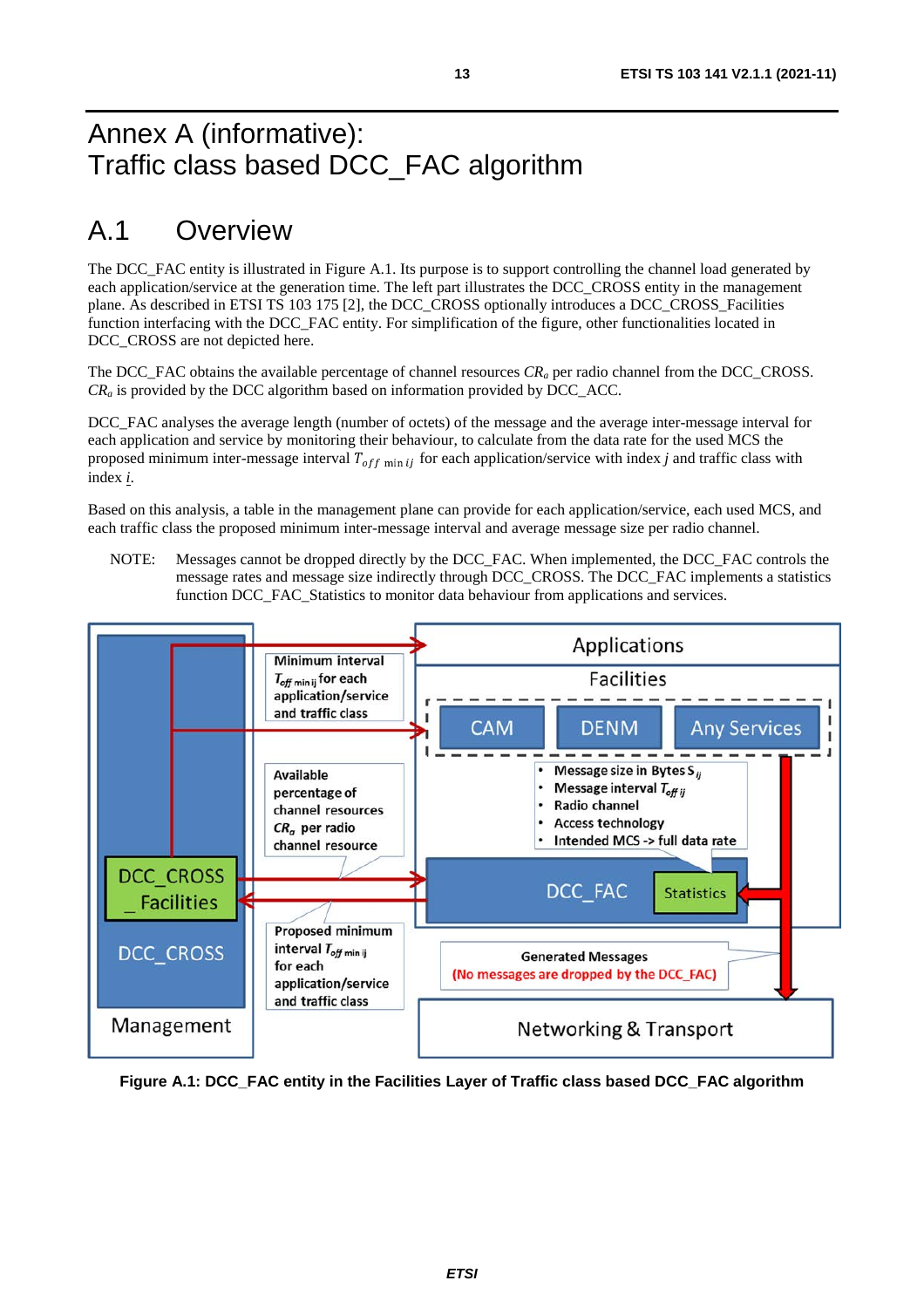## <span id="page-13-0"></span>A.2 Details of Traffic class based DCC\_FAC algorithm

The DCC\_FAC entity performs the following steps for each radio channel at every time when the facilities layer generates a message:

- 1) When the facilities service entity generates a message for application/service *j* and  $TC_i$ , DCC\_FAC analyses the message length  $L_{ij}$  of the recently generated message and the inter-message time interval  $T_{off}$  ij between last two recently generated messages for application/service *j* and traffic class with index *i*, referred to as  $TC_i$ from the facilities service entity.
- 2) DCC\_FAC estimates the average message length  $L_{ij}$  and the average inter-message interval  $T_{off}$  ij for application/service *j* and  $TC_i$ :

$$
\overline{L_{ij}} = w \times L_{ij} + (1 - w) \times \overline{L_{ij}^*}
$$
\n(A.1)

$$
\overline{T_{off\ ij}} = w \times T_{off\ ij} + (1 - w) \times \overline{T_{off\ ij}} \tag{A.2}
$$

Where  $L_{ij}^*$  is the previously estimated average message length for application/service *j* and  $TC_i$ . If  $L_{ij}^*$  is not available due to no previously generated message,  $L_{ij}$  is set to  $L_{ij}$ . The weight coefficient w is set to 0,1 for the examples in clause [A.3](#page-14-0).

And  $T_{off\ ij}^*$  is the previously estimated average inter-message interval for application/service *j* and  $TC_i$ . If  $T_{off\ ij}^*$  is not available due to no previously generated message,  $T_{off\ ij}$  is set to  $T_{off\ ij}$ .

- NOTE 1:  $T_{off\ ij}$  and  $\overline{T_{off\ ij}}$  will be available as soon as the 2<sup>nd</sup> message for each application/service *j* and  $TC_i$  is generated.
- 3) Calculate the estimated channel resource  $CRE_{ij}$  for each application/service *j* and  $TC_i$  for the used MCS data rate  $R_{ij}$ :

$$
\overline{CRE_{ij}} = \frac{\overline{L_{ij}}}{\overline{L_{ij} + R_{ij} \times T_{off \;ij}}}
$$
\n(A.3)

If  $T_{off\ ij}$  is not available due to no previously generated message,  $CRE_{ij}$  is set to 0.

4) Calculate the total estimated channel resources  $CR_i$  from all applications/services in one traffic class  $TC_i$ :

$$
\overline{CR_i} = \sum_j \overline{CRE_{ij}} \tag{A.4}
$$

- 5) Obtain the available channel resources  $CR_a$  from DCC\_CROSS.
- 6) Set the available channel resources  $ACR_0$  for traffic class  $TC_0$ .

$$
ACR_0 = max(CR_{0min}, CR_a). \tag{A.5}
$$

- NOTE 2:  $CR_{0min}$  is set to 0,001 for the examples in clause [A.3](#page-14-0).  $CR_{0min} > 0$  indicates the ITS-S to have an opportunity to send some messages at least every 4 seconds but typically one message every second.
- 7) Set the maximum available channel resources  $ACR_i$  for traffic class  $TC_i$ .

$$
ACR_i = max(CR_{imin}, ACR_{(i-1)} - CR_{(i-1)}) for i \ge 1
$$
\n(A.6)

NOTE 3:  $CR_{imin}$  is set to 0,001 for the examples in clause [A.3](#page-14-0).

8) Divide the available channel resources  $ACR_i$  between the application with index *j* and traffic class with index *i*:

$$
ACR_{ij} = \frac{\overline{CRE_{ij}}}{\overline{CR_i}} \times ACR_i
$$
\n(A.7)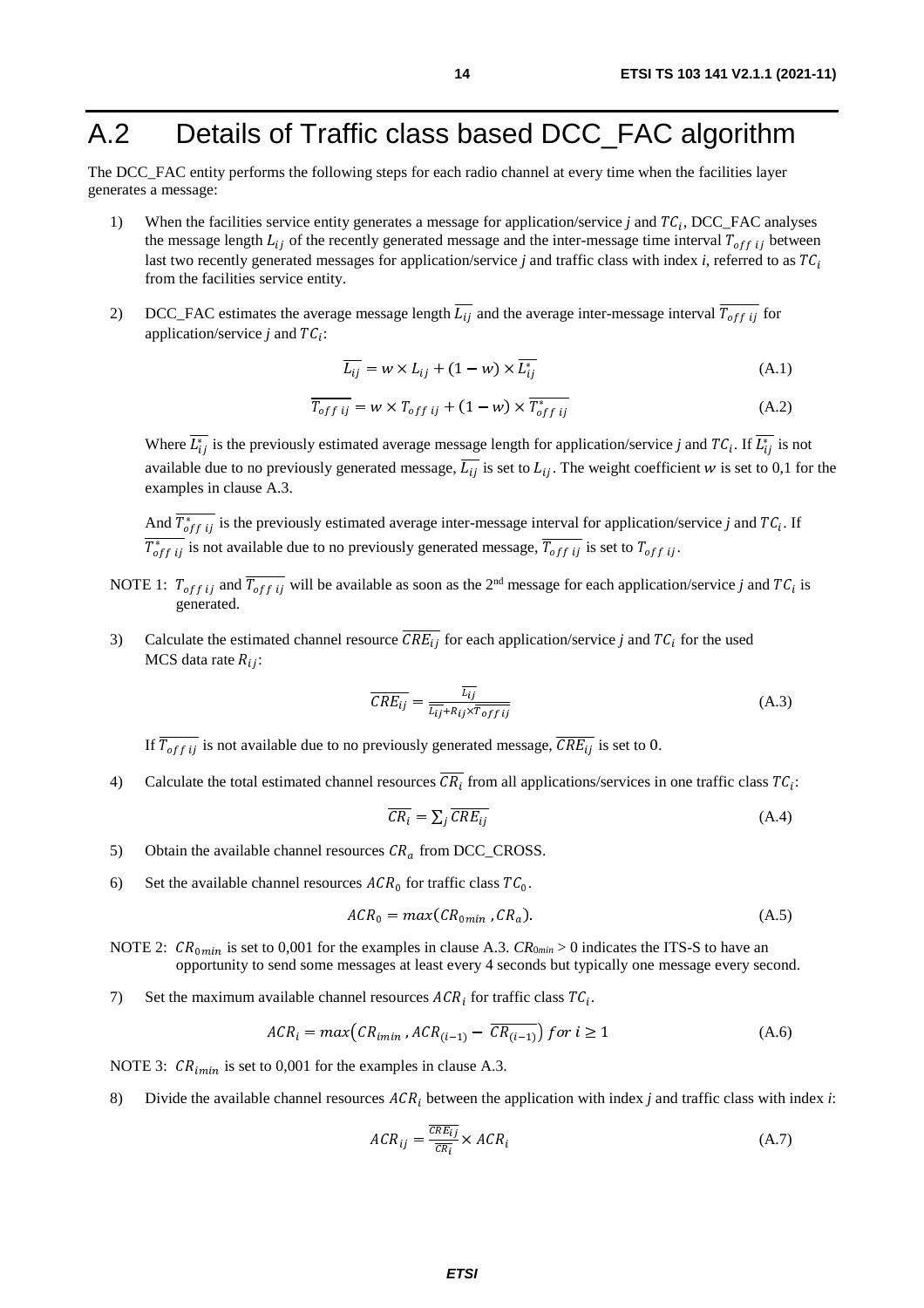<span id="page-14-0"></span>9) Put the minimum inter- message interval  $T_{off,min\, ij}$  into a table in the DCC\_CROSS in the management plane:

$$
T_{off \min ij} = \frac{\overline{L_{ij}}}{R_{ij}} \times \frac{1 - ACR_{ij}}{ACR_{ij}}
$$
(A.8)

#### **Parameters**

- External interface from DCC\_CROSS (MF-SAP): available percentage of channel resources per radio channel  $CR_a$  (Message generation parameters shown in [Figure A.1](#page-12-0)).
- External interface to DCC\_CROSS (MF-SAP): the proposed minimum inter-message interval  $T_{off \text{min}}$  ij for each application/service with index *j* and traffic class with index *i*.
- Monitoring the applications and facilities services (e.g. CA basic service, DEN basic service, etc.): message length  $L_{ij}$  and inter-message interval  $T_{off\ ij}$  of each application/service with index *j* and traffic class with index *i*.

## A.3 Examples

Table A.1 shows a case that the available channel resource is sufficient for all application/services and traffic classes. Note that the message size for each application/service are fixed in this example but the method is applied to fixed and variable message sizes.

| Table A.1: Example of Sufficient Channel Resources ( $CR_a = 0$ , 005, $T_{onij} = \frac{E_{ij}}{R_{ij}} = 0$ , 001 s) |  |  |
|------------------------------------------------------------------------------------------------------------------------|--|--|
|------------------------------------------------------------------------------------------------------------------------|--|--|

| ТC,             | $ACR_i$<br>$(ACR_{ii})$ | $r_{offij}$ | $CR_i$<br>$(CRE_{ii})$ | $T_{off}$ minij |
|-----------------|-------------------------|-------------|------------------------|-----------------|
| $TC_1$          | 0,005                   | 0,499 s     | 0,002                  | 0.199 s         |
| $TC_2$          | 0,003                   | 0,799 s     | 0,00125                | 0,332s          |
| TC <sub>3</sub> | 0,00175                 | 0.999 s     | 0,001                  | 0.570 s         |
|                 |                         |             |                        |                 |

Table A.2 shows a case when the available channel resource is insufficient due to the reduction of the inter-message interval of  $TC_1$  from 0,499 s to 0,249 s. In this case, the minimum inter-message interval of  $TC_2$  exceeds the expected inter-message interval of TC2 (i.e.  $0,999 \text{ s} > 0,799 \text{ s}$ ) and the generation of messages for TC<sub>3</sub> will be temporarily restricted to 1 Hz message rate.

Table A.2: Example of insufficient Channel Resources ( $CR_a = 0$ , 005,  $T_{on\;ij} = \frac{\nu_{ij}}{R_{ij}} = 0$ , 001 s)

| $TC_i$          | $ACR_i$<br>$(ACR_{ii})$ | $T_{offij}$ | $CR_i$<br>$(CRE_{ii})$ | $T_{off}$ minij |
|-----------------|-------------------------|-------------|------------------------|-----------------|
| $TC_1$          | 0,005                   | 0,249 s     | 0,004                  | 0.199 s         |
| TC <sub>2</sub> | 0,001                   | 0,799 s     | 0,00125                | 0.999 s         |
| TC <sub>2</sub> |                         | 0.999 s     | 0,001                  | 1,001 s         |
|                 |                         |             |                        |                 |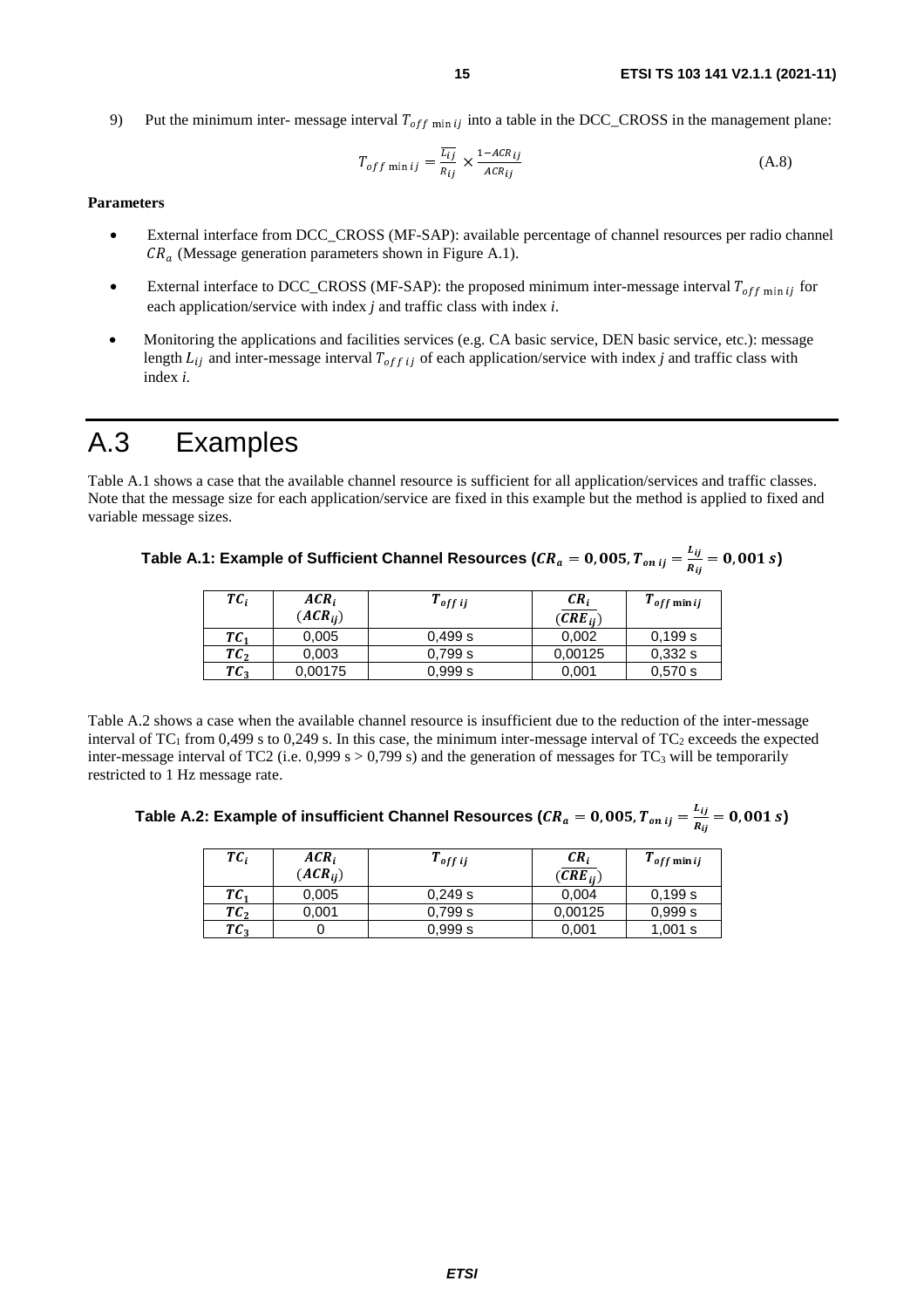## <span id="page-15-0"></span>Annex B (informative): Transmission Demand and Deficit based DCC\_FAC algorithm

## B.1 Overview

Prioritizing messages using only static and fixed TCs may bring resource allocation challenges in future as the type of messages, such as High priority DENM, Normal DENM, CAM, CPM, MCM, multi-hop DENM, etc. continues to grow. According to ETSI TS 102 636-4-2 [\[1](#page-4-0)], there are 4 TCs, i.e.  $TC_0$ , ...,  $TC_3$ , but the types of V2X safety messages are larger than 4.

Strict prioritization using static TCs is used by DCC\_ACC for queuing and flow control as specified for DCC\_CROSS according to ETSI TS 103 175 [\[2](#page-4-0)], which may lead to starvation of lower priority services during insufficient channel resources as described in ETSI TR 103 562 [\[i.4](#page-4-0)]. Such a starvation at DCC\_CROSS and DCC\_ACC may not be prevented, unless some resource is transferred at the DCC\_FAC from a higher priority TC to a lower priority TC once in a while, while total resource consumption at DCC\_FAC remains within the *CRa*.

In this Annex, resource allocation is presented using an additional factor, i.e. resource deficit in addition to prioritization via TC, demonstrating the feasibility for flexible channel resource allocation using DCC\_FAC on top of DCC\_ACC, which may not be possible by DCC\_ACC alone, thus presenting an additional benefit of DCC\_FAC.

## B.2 Operation of Channel Resource Calculation

As described in Annex A, DCC\_FAC implements a statistics function DCC\_FAC\_Statistics to monitor data behaviour based on time series analysis from applications and services. This function monitors and keeps a history of the average message length  $L_{ij}$  of the generated messages and the average inter-message interval requested  $T_{off}$  ij and the minimum inter-message interval suggested by DCC\_FAC, i.e.  $T_{offmin}$  ij.

In addition, DCC\_FAC\_Statistics monitors the average estimated channel resource demand  $CR_i$  by each  $TC_i$  and the maximum available channel resource  $ACR_i$  for each  $TC_i$ . Finally, for the starvation mitigation functionality as proposed in this Annex, DCC\_FAC\_Statistics stores the average resource deficit for each  $TC_i$  as:

$$
ARD_i = \min(0, ACR_i - \overline{CR_i})
$$
 (B.1)

The estimated channel resource  $CR_i$  and available channel resource  $ACR_i$  are calculated in the same manner as detailed<br>in Annex A. The gross channel resource  $CCR_i$  for each TC is calculated as a sum of the minimum between in Annex A. The gross channel resource  $GCR_i$  for each TC is calculated as a sum of the minimum between the maximum available channel resource and the available and estimated channel demand reduced by the average is maximum available channel resource and the available and estimated channel demand reduced by the average resource deficit  $ARD_i$ :

$$
GCR_i = \min(ACR_i, \overline{CR_i}) + \mathbf{x}_i * ARD_i \tag{B.2}
$$

The coefficient  $x_i$  is used to give higher emphasis to a resource deficit of a higher priority TC,

i.e.  $x_{TC_1} > x_{TC_2} > x_{TC_3} > x_{TC_4}$ . The values of  $x_i$  can be in the range of 0 to 1 such as:  $x_{TC_1} = 1$ ;  $x_{TC_2} = 0.5$ ;  $x_{TC_3} = 0.25$ ;  $x_{TC_4} = 0.125$  respectively, denoting the deficit of each TC as twice important as the deficit of following lower priority TC. If  $x_i$  is set to 0 for all TC, then the allocation will be solely based on absolute prioity of each TC similar to Annex A.

This gross channel resource of each TC is adjusted proportionately as a function of the resource demand and resource deficit by other TCs to obtain the proportional net resource  $PNR_i$ :

$$
PNR_i = \frac{GCR_i}{\sum_{1}^{N} GCR_k}
$$
 (B.3)

The net channel resource  $NCR_i$  for  $TC_i$ , is calculated as:

$$
NCR_i = PNR_i \times CR_a \tag{B.4}
$$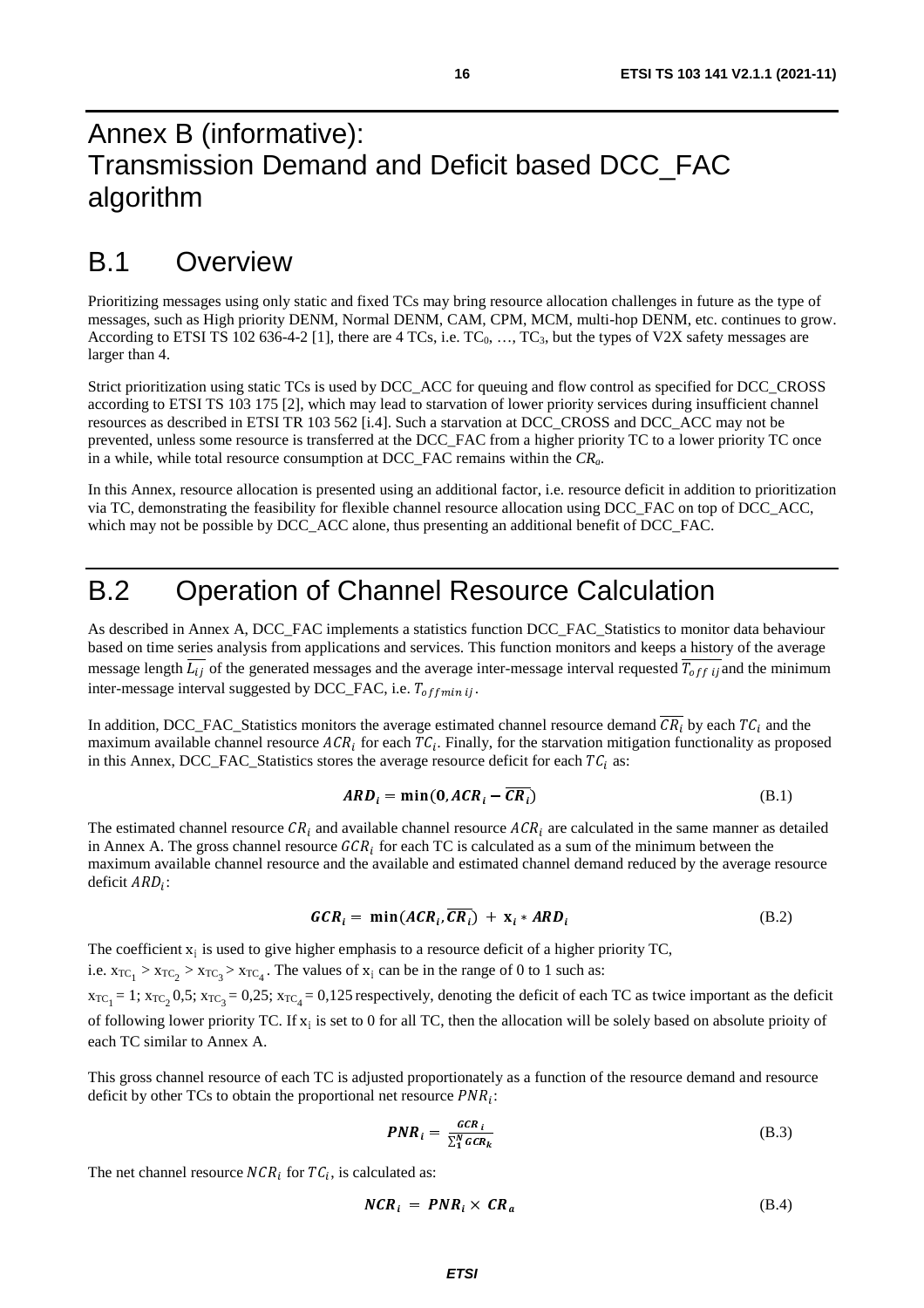<span id="page-16-0"></span>The  $NCR_i$  of each  $TC_i$ , is divided proportionately among its services in a similar manner as Annex A:

$$
ACR_{ij} = \frac{\overline{CRE_{ij}}}{\overline{CR_i}} \times NCR_i
$$
 (B.5)

Similarly, the inter message interval of each service *j* belonging to each  $TC_i$  is calculated as, and updated in the DCC. CROSS and DCC. EAC. Statistics: DCC\_CROSS and DCC\_FAC\_Statistics:

$$
T_{off\min ij} = \frac{\overline{L_{ij}}}{R_{ij}} \times \frac{1 - ACR_{ij}}{ACR_{ij}}
$$
(B.6)

## B.3 Examples

Table B.1 shows the same example of insufficient channel resource as shown in Annex A, where  $TC_1$  is allocated its resource demand of 0,004 while TC<sub>3</sub> is allocated no resource at all.  $CBR_a = 0,005$ ,  $T_{onij} = \frac{v_{ij}}{R_{ij}}$  $= 0,001$  s.

#### **Table B.1: Example of insufficient channel resources and first resource allocation**

| $TC_i$          | off ij  | $CRE_i$ | CR.   | <sup>1</sup> off min ij |
|-----------------|---------|---------|-------|-------------------------|
| TC <sub>1</sub> | 0,249 s | 0.004   | 0,004 | 0.199 s                 |
| TC <sub>2</sub> | 0,799 s | 0,00125 | 0.001 | 0.999 s                 |
| TC <sub>3</sub> | 0.999 s | 0.001   |       | $\infty$                |
|                 |         |         |       |                         |

Table B.2 shows the resource allocation at the next update considering the average resource deficit of each TC, with  $x_{TC_1} = 1$ ;  $x_{TC_2} = 0.5$  and  $x_{TC_3} = 0.25$ . On average, TC<sub>1</sub> sacrifices 0.018 s (18 ms) of inter message interval, to allow TC<sub>3</sub> messages once every 4 seconds, instead of completely blocking TC3.

#### **Table B.2: Example of insufficient channel resources and updated resource allocation**

| T C<br>v               | off ij  | CRE.    | CR.   | ARD.    | NCR.    | m<br>" off min ij |
|------------------------|---------|---------|-------|---------|---------|-------------------|
| TC <sub>1</sub>        | 0.249 s | 004.ر   | 0.004 |         | 0.00372 | 0,26775 s         |
| TC <sub>2</sub>        | 0.799 s | 0.00125 | 0.001 | 0.00025 | 0.00105 | 0.954556 s        |
| $T^{\wedge}$<br>3 ما ا | 0.999 s | 0.001   |       | 0.001   | 0.00023 | 4.299 s           |

Table B.3 shows the resource allocation at the tenth update, considering the average of each parameter during the ten previous instances.

**Table B.3: Example of insufficient channel resources and tenth updated resource allocation**

| т с<br>u,       | $\mathbf{m}$<br>off i j | CRE.    | CR.     | ARD.    | NCR     | $\mathbf{m}$<br><sup>1</sup> off min ij |
|-----------------|-------------------------|---------|---------|---------|---------|-----------------------------------------|
| TC1             | 0.249 s                 | 0.004   | 0.00382 | 0.00014 | 0.00362 | 0.275298 s                              |
| TC <sub>2</sub> | J.799 s                 | 0.00125 | 0.00102 | 0.00023 | 0.00104 | 0.960179 s                              |
| $TC_3$          | J.999 s                 | 0.001   | 0.00015 | 0.00088 | 0.00034 | 2.937318 s                              |